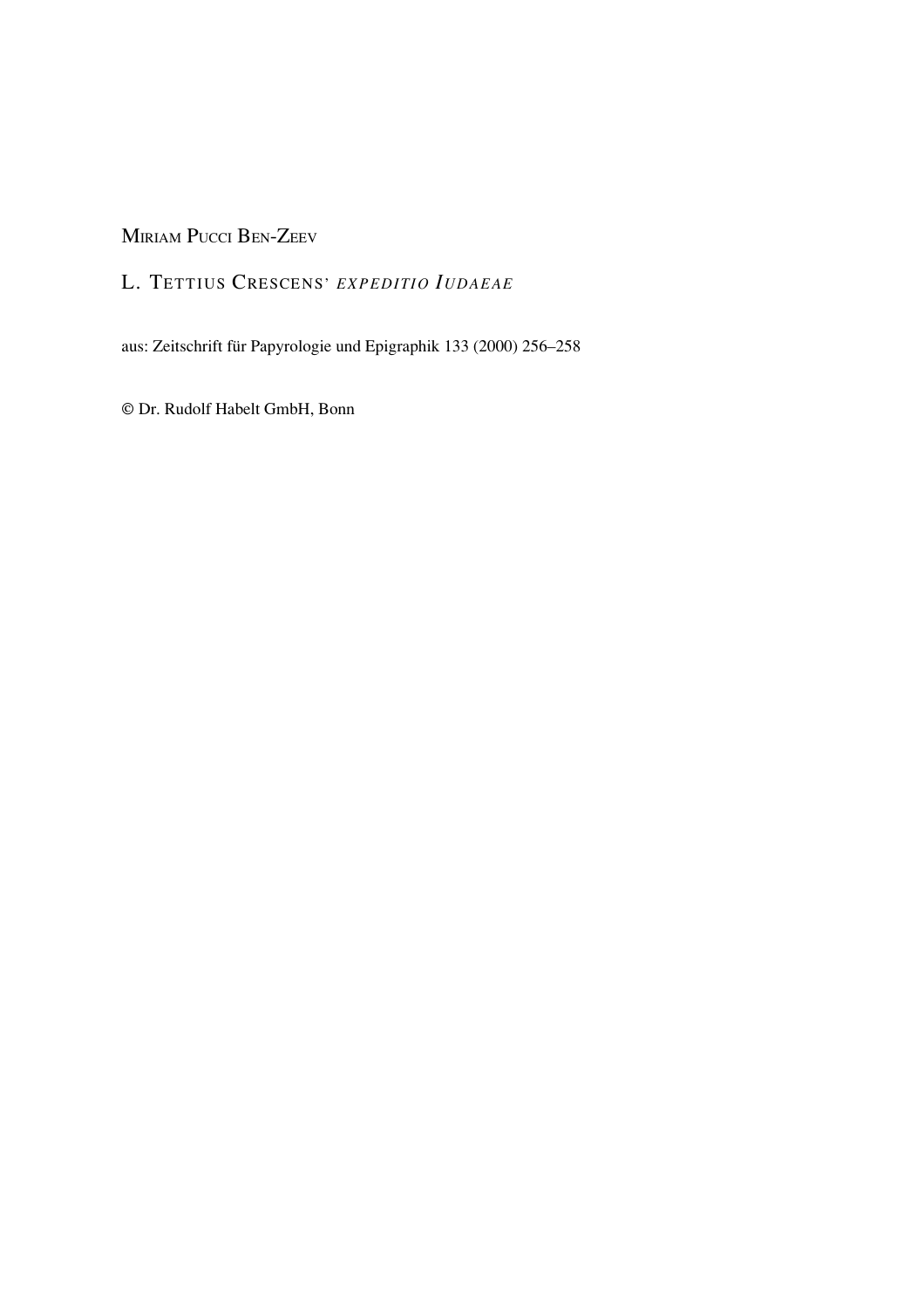## L. TETTIUS CRESCENS' *EXPEDITIO IUDAEAE*\*

What meaning should be ascribed to the mention of the *expeditio Iudaeae* which appears in the epitaph of Tettius Crescens?

The inscription, found in Sardinia, published in 1929 and again in 1988, reads as follows: *L. Tettius Crescens / domo Roma / vix(it) ann(is)* (vacat) */ expeditionib(us) interfui(t) / Daciae bis Armeniae / Parthiae et Iudaeae / se vivo sibi fec(it)*. 1

This epitaph is commonly considered that of a Roman soldier,<sup>2</sup> and Chr. Bruun is the first scholar to argue against this interpretation. According to him, Tettius Crescens was probably not a soldier.<sup>3</sup>

Bruun may be correct. In his funerary monument, Tettius Crescens does not mention any special achievement in battle, or membership in a military unit, as we would expect to find in the epitaph of a soldier. The fact that the figure of an eagle appears in the center of his funerary monument,<sup>4</sup> too, has no special meaning, since it is one of the most common symbols in Roman funerary art, and appears not only when the deceased was a soldier.5 On these grounds,6 Bruun may be correct arguing that Tettius Crescens was not a soldier, but a civilian who followed the Roman armies. Rome's armies were accompanied by a great number of civilians and semi-civilians, who consisted of camp-followers, servants and others who assisted the army on its campaigns. There were both armed and unarmed noncombatants. The unarmed non-combatants were the drivers and porters temporarily requisitioned for transport duty with the army train, and not to be trusted with weapons, while the armed non-combatants corresponded to the numerous slaves permanently assigned to the legion. According to Roth, they may have amounted to 1200 men, who carried arms in order to police and defend the baggage train and, when the soldiers were not present, the camp itself.7 Such camp-followers, called *lixae* or *calones,* included slaves, freedmen and presumably also some freeborn. Only a very limited number of them are known from inscriptions, but their numbers undoubtedly ran into the thousands during a major campaign.

Other categories of persons who followed the Roman army without being part of the fighting forces include various kinds of *mercatores* and *negotiatores.* One group of *mercatores* and *negotiatores* in particular may be listed, that of the slave-merchants. Bruun suggests that Tettius Crescens may have been such a man. This is surely possible, not only because many Lucii Tettii are found engaged in

<sup>\*</sup> I wish to express my warmest thanks to Prof. Werner Eck for his insights concerning this inscription, for his advice and for the bibliographical details with which he provided me.

<sup>1</sup> *Ann.Ep*. 1929, 167. The new reading appears in: M.P. Speidel, The Roman Army in Arabia, *ANRW*, II, 11, 1, 1988, 560, no. A 57. No special meaning seems to be attached to the rather uncommon expression 'expeditio Daciae, Armeniae, Parthiae' (Rosenberger calls it a variant) vis-à-vis the much more common one '*expeditio Dacica, Armenica and Parthica*' which is attested to in most extant sources. See V. Rosenberger, *Bella et expeditiones: Die antike Terminologie der Kriege Roms*, Stuttgart 1992, 92, n. 4; 93, n. 5, 95, n. 17.

<sup>2</sup> See for example Y. Le Bohec, *La Sardaigne et l'armée romaine sous le Haut-Empire*, Sassari 1990, 47.

<sup>3</sup> Chr. Bruun, The Spurious '*Expeditio Iudaeae*' under Trajan, *ZPE,* 93, 1992, 98–106.

 $4$  See the photo in Speidel. The Roman Army (n. 1), pl. II A 57.

<sup>5</sup> Sources and bibliographical details are quoted by Bruun, The Spurious '*Expeditio Iudaeae*' (n. 2), 101, n. 16.

<sup>&</sup>lt;sup>6</sup> Less conclusive is the use of the verb *interesse* which appears in the inscription – *expeditionib(us) interfui(t)* – and the fact that he chose to be buried in Sardinia, in spite of his being originally from Rome (see Bruun, The Spurious '*Expeditio Iudaeae'* [n. 2], 101–2 and 106). There may have been personal reasons that led Tettius Crescens to the decision to settle in Sardinia, where in any case many Roman soldiers lived (see Le Bohec [n. 2]).

 $7$  It is quite possible that these state military slaves, by serving in staff positions, accumulated enough money to put up monuments. See J. Roth, The Size and Organisation of the Roman Imperial Legion, *Historia,* 43, 1994, 355–358. I wish to thank Prof. Israel Shatzman for this reference.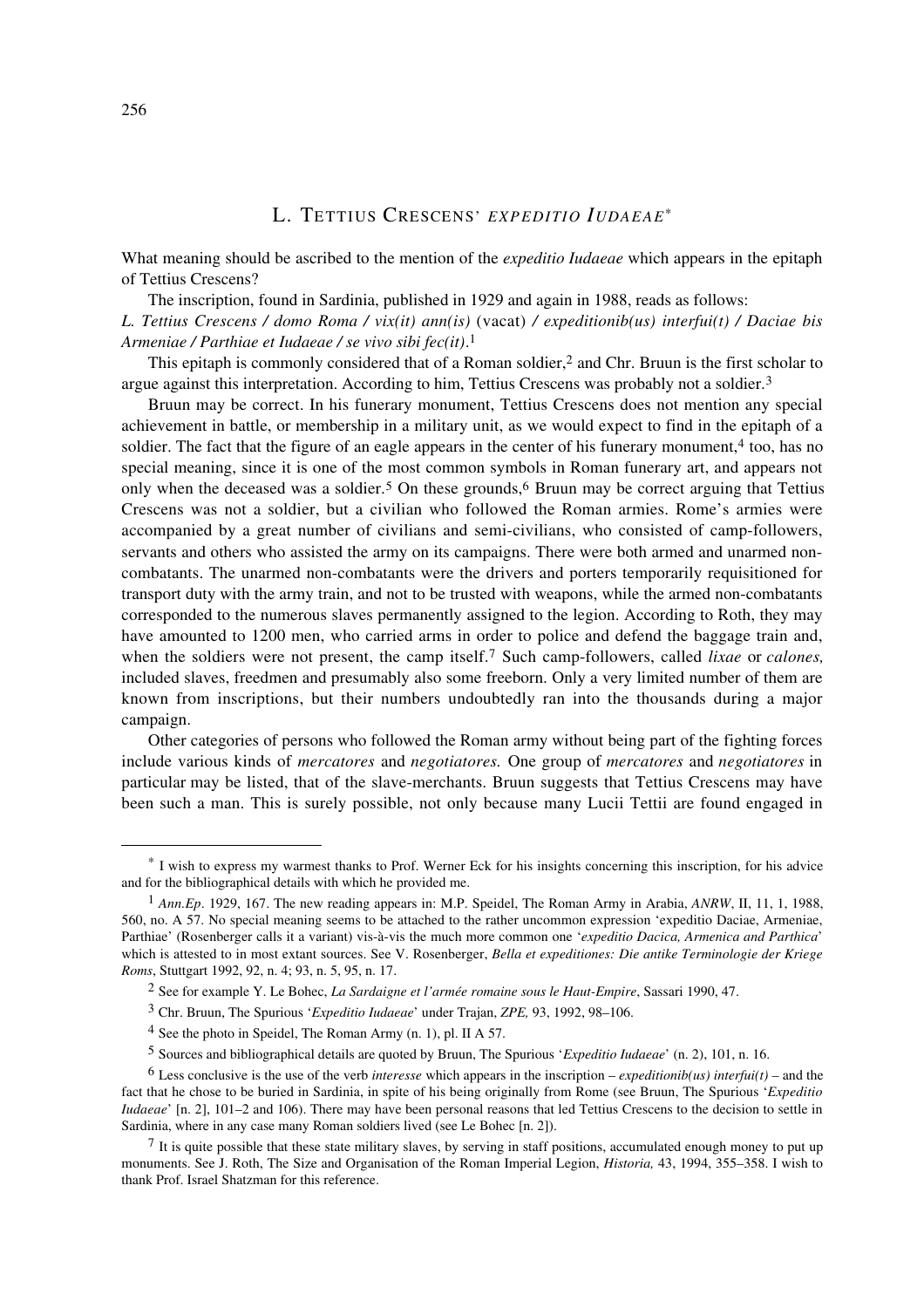business activities<sup>8</sup> – which obviously is not conclusive – but because, if Tettius Crescens had been a *lixa*, he would have probably recorded it in his epitaph.<sup>9</sup>

In any case, the question remains concerning the proper interpretation of the *expeditio Iudaeae* mentioned in his epitaph.

Bruun argues that the term *expeditio* may have here the general meaning of "travel",10 but the chronological sequence mentioned in the inscription – *expeditionib(us) interfui(t) / Daciae bis Armeniae / Parthiae et Iudaeae* – seems too meaningful as to allow for misunderstanding. If the first *expeditiones* mentioned are the well known Dacian wars, fought in 101 and 102, and then the Armenian and the Parthian wars, in 114–117, there seems no reason to imagine that the last of these *expeditiones* meant simply a voyage.<sup>11</sup> Moreover, we may quote an observation made by Sir R. Syme, who states that "no doubt can be entertained anywhere when to '*expeditio*' is attached the name of a nation or a country".12 It is therefore clear that all the *expeditiones* mentioned in our inscription refer to military campaigns.

The same Bruun, following Le Bohec, also takes into consideration the possibility that the term *expeditio* may mean a real campaign here, and suggests that, in this case, it should be identified with the famous war fought against the Jews by the emperor Hadrian. Rosenberger, too, lists the inscription among the sources mentioning Hadrian's war in Judaea.13 As for the long span of time which elapsed between the first Dacian war, in 101, and Bar Kochba's war in 132–135, Bruun argues that "nothing prevents us from assuming that Tettius Crescens had been conducting business in the wake of the army for 30 years or even longer".14

This possibility, however, is not easy to defend, not only because of the remarkably long span of time which elapsed from 101 to 132–135 CE, but also because the sequence of the wars mentioned in the inscription is strictly chronological: the Dacian wars, then the Armenian and the Parthian wars. If the list also comprised Hadrian's wars, there would be a 'missing campaign' here, namely, Hadrian's first war, the *expeditio Britannica*, fought in 122, between Trajan's Parthian war (114–117) and Hadrian's war against Bar Kochba (132–135). In other words, if Tettius Crescens kept following the campaigns of Trajan and Hadrian until 132–135, we would not understand why he did not also follow the *expeditio Britannica*. In conclusion, there seems to be no reason to deny the possibility, which actually appears a probability, that the *expeditio Iudaeae* mentioned in Tettius Crescens' epitaph belongs, like the wars which precede it, to those fought in Trajan's, not in Hadrian's days.

If such is the case, we may well relate it to the unrest attested to in Judaea toward the end of Trajan's time, as Alon has already suggested.15 It is also meaningful that this is not the only instance in which the term *expeditio* is used referring to the Jewish revolt in Trajan's time. An inscription from Berytus, too, mentions a Roman soldier, Caius Valerius Rufus, *tribunus militum* of a *vexillatio* of the *legio XII Claudia Pia Fidelis*, "*misso cum vexillo . . . in expeditionem*" to Cyprus against the Jews at

<sup>8</sup> Bruun, The Spurious '*Expeditio Iudaeae*' (n. 2), 103–4. See also the bibliography quoted in n.s 31, 32, 35 and 38.

<sup>9</sup> This is the case, for example, with the *M(arcus) Titius lixa, coh(ortis) / III Thracum Syriac(ae)* mentioned in *AE* 1990, 1012 and with the *L(ucius) Freius / L(ucii) l(ibertus) Faus/tus, lixa, / leg(ionis*) *V* mentioned in *AE* 1990, 862. These references have been taken from the handout of Dr. Rachel Feig Vishnia's paper on "The Shadow Army: the *Lixae* and the Roman Legions", presented at the Twenty-Ninth Conference of the Israel Society for the Promotion of Classical Studies, held in Haifa on June 7, 2000. I wish to thank Prof. Israel Shatzman and Dr. Yulia Ustinova, who brought the handout to my attention.

<sup>10</sup> Bruun, The Spurious '*Expeditio Iudaeae*' (n. 2), 105.

<sup>11</sup> Prof. Eck was kind enough to point this out to me.

<sup>12</sup> R. Syme, Journeys of Hadrian, *ZPE*, 73, 1988, 166 = *Roman Papers*, VI, ed. A. R. Birley, Oxford 1991, 353–354.

<sup>13</sup> V. Rosenberger, *Bella et expeditiones* (n. 1), 97, n. 35. See also T. D. Barnes, Emperors on the Move, *Journal of Rom. Arch.*, 2, 1989, 254.

<sup>14</sup> Bruun, The Spurious '*Expeditio Iudaeae*' (n. 2), 100, n. 9, 106.

<sup>15</sup> G. Alon, *The Jews in their Land in the Talmudic Age*, II, ed. G. Levi, Jerusalem 1984, 417–418.